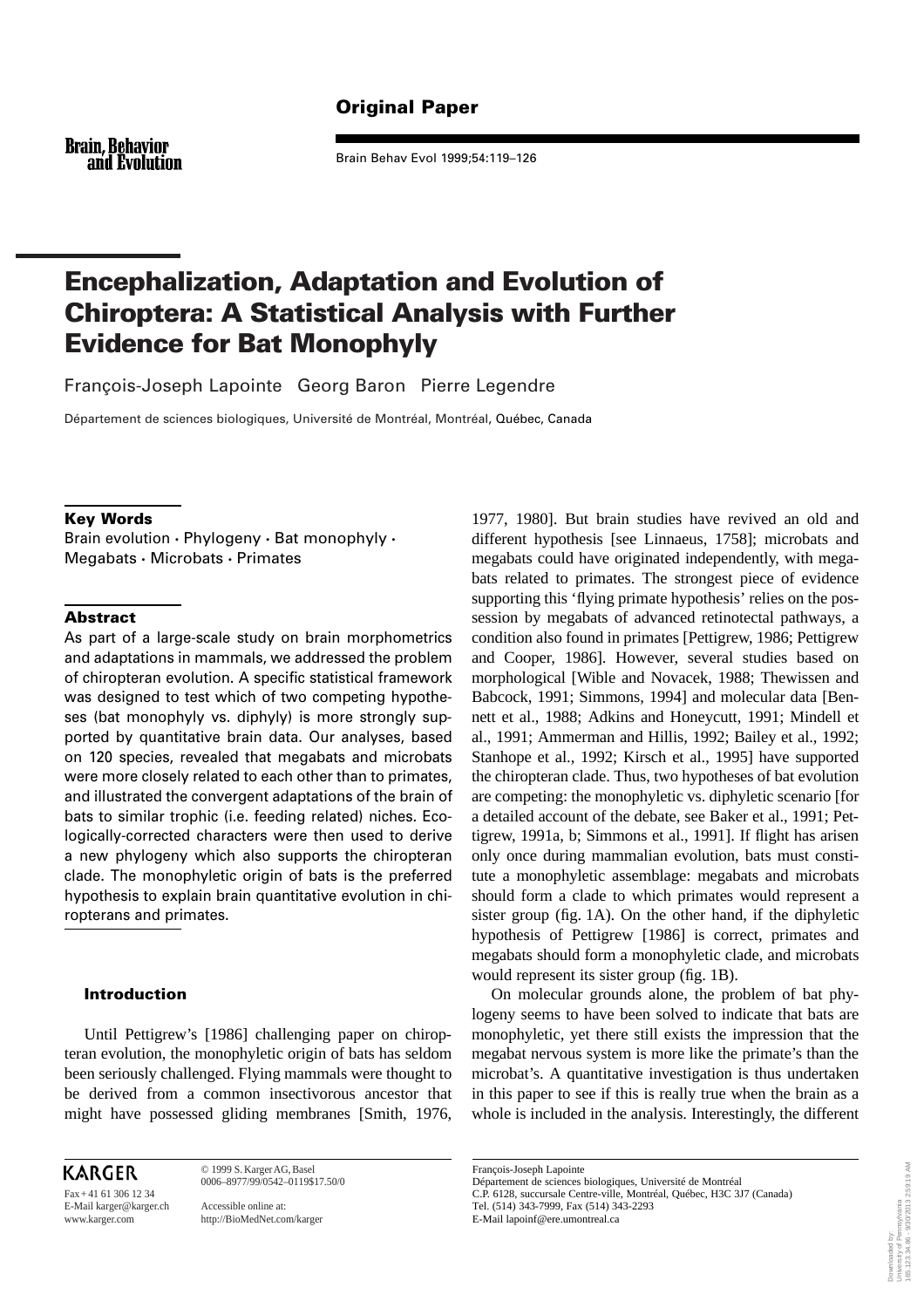

Fig. 1. Phylogenetic hypotheses discussed in the text. A The monophyletic hypothesis; B the diphyletic hypothesis. Under each model is its unique matrix representation  $(C \text{ and } D)$  in which evolutionary relationships among species are coded numerically: two species in the same taxonomic group (i.e. primates, megabats, microbats) are given maximum similarity (i.e.1), species within the same clade are coded by an intermediate value (i.e. 0.5), whereas species in sister groups are given a null similarity. These matrices can be used instead of phylogenetic trees to assess competing hypotheses by comparing each model to a path-length matrix representing the derived brain phylogeny. Alternatively, a simpler way to test these models is to build a single matrix  $\bf{E}$  that differentiates the competing hypotheses; it is obtained by subtracting matrix  $\mathbf D$  from  $\mathbf C$ , two blocks of values are of interest: the similarities between megabats and microbats (0.5), and the similarities between megabats and primates  $(-0.5)$  (the relationship between microbats and primate is not relevant here as it always occurs in sistergroups, that is, the relationships always exhibits a null similarity). Using these values as linear contrasts, one can test whether megabats and microbats are more closely related to each other than megabats to primates, or vice versa. The direction of the correlation value provides evidence supporting either the monophyletic (positive correlation) or the diphyletic (negative correlation) hypothesis.

hypotheses have seldom been assessed statistically with neural characters. In particular, too few species were used for the diphyletic model to reach phylogenetic significance [e.g. Pettigrew, 1986]. Indeed, most of the earlier studies have dealt with only one representative species of megabats, microbats and primates to evaluate the competing hypotheses, thus considering a very narrow spectrum of taxonomic diversity and overlooking the most important feature of any phylogenetic study: variation. This drawback becomes even more important when dealing with neural traits which are highly adaptive; bat species sharing similar behaviors or occupying the same ecological niche are very likely to exhibit similar brain organization [Pirlot and Stephan, 1970; Stephan and Pirlot, 1970; Baron, 1974, 1977; Stephan et al., 1974, 1981, 1987a, b, 1991; Pirlot and Pottier, 1977; Eisenberg and Wilson, 1978; Pirlot and Nelson, 1980; Stephan and Nelson, 1981], and this could lead to biased estimations of the real phylogeny unless a correction is made for convergent adaptations. Our main objective is to compare the two phylogenetic scenarios using a relevant statistical framework [Lapointe and Legendre, 1990, 1992a] capable of considering adaptation and variation of brain quantitative characters. Assuming that the brain provides good phylogenetic descriptors, we should be able to assess the two competing hypotheses and determine which one is better. If bats actually are monophyletic, one would expect to find a significant correlation between the monophyletic model and a phylogeny based on brain characters. A significant correlation between the diphyletic model and the brain tree would provide new evidence for the independent origin of megabats and microbats.

## Materials and Methods

Forty species of primates (twelve families), twenty megabats (one family) and sixty microbats (nine families) were included in our analyses [data from Stephan et al., 1988; Baron et al., 1996]. These species represent all the major families and cover the entire range of ecological adaptations of bats and primates.

#### *Neural Characters*

Twelve variables representing brain component volumes were measured in each species. These include the classic subdivisions of the brain: medulla oblongata, cerebellum, mesencephalon, diencephalon and telencephalon. The telencephalic component was further subdivided into septum, striatum, hippocampus, amygdala, paleocortex, schizocortex, neocortex and bulbus olfactorius. Character polarity was defined with respect to a basal group of Insectivora (Tenrecinae) which possess the most primitive brain among extant mammals [Stephan et al., 1991]. The ratios of the actual components in any species to the expected size in the corresponding basal group were treated as size indices [Stephan, 1967], readily showing whether a given brain component is more or less developed than in a hypothetical average primitive stock of species of the same body mass.

Fig. 2. Phylogenetic tree based on size-corrected brain characters. The capital letters A, B and C refer to specific dichotomies discussed in the text.  $\bigcirc$  = Primates;  $\bullet$  = megabats;  $\blacksquare$  = microbats.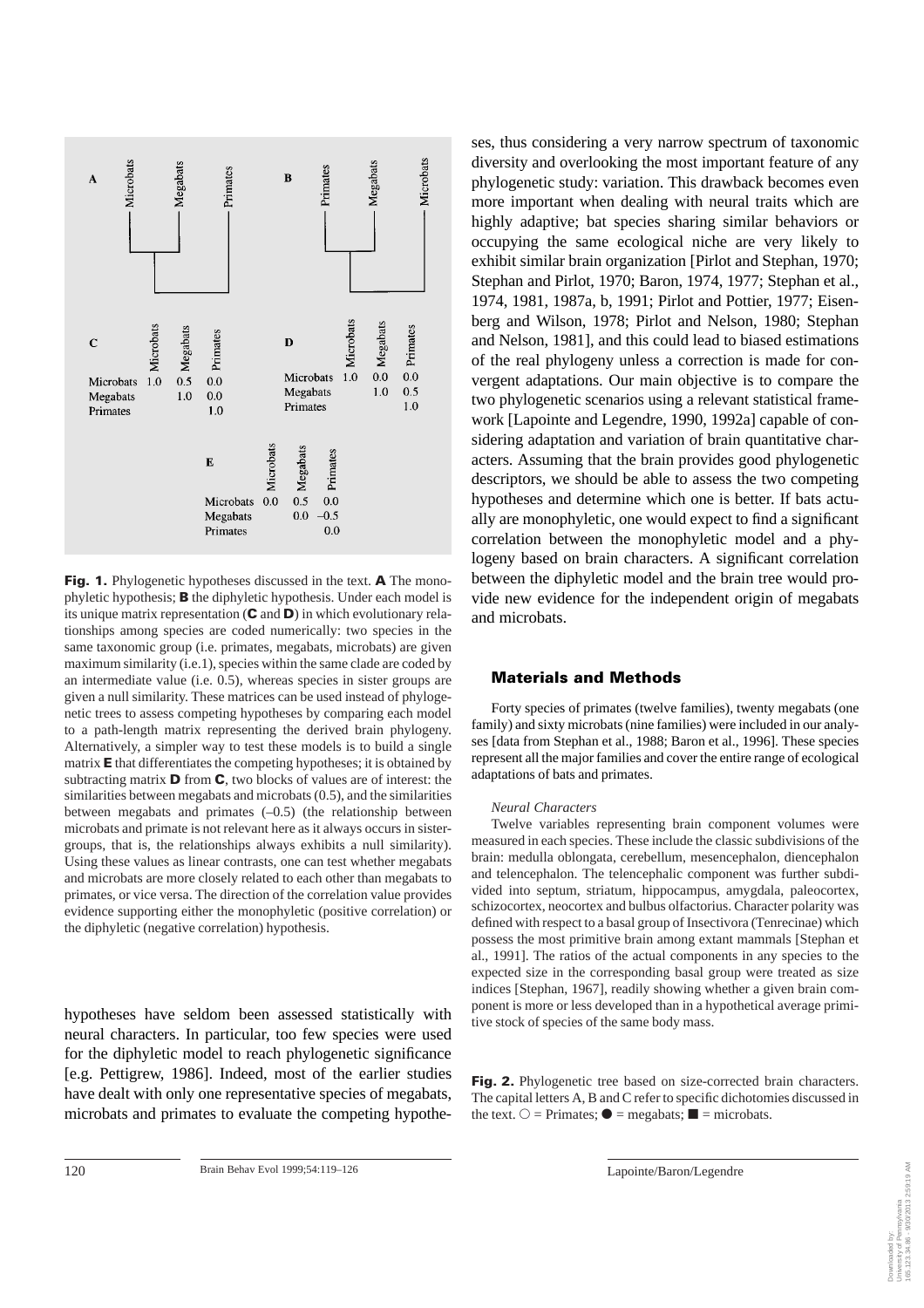

Encephalization, Adaptation and Evolution of 121 Brain Behav Evol 1999;54:119-126 121 Chiroptera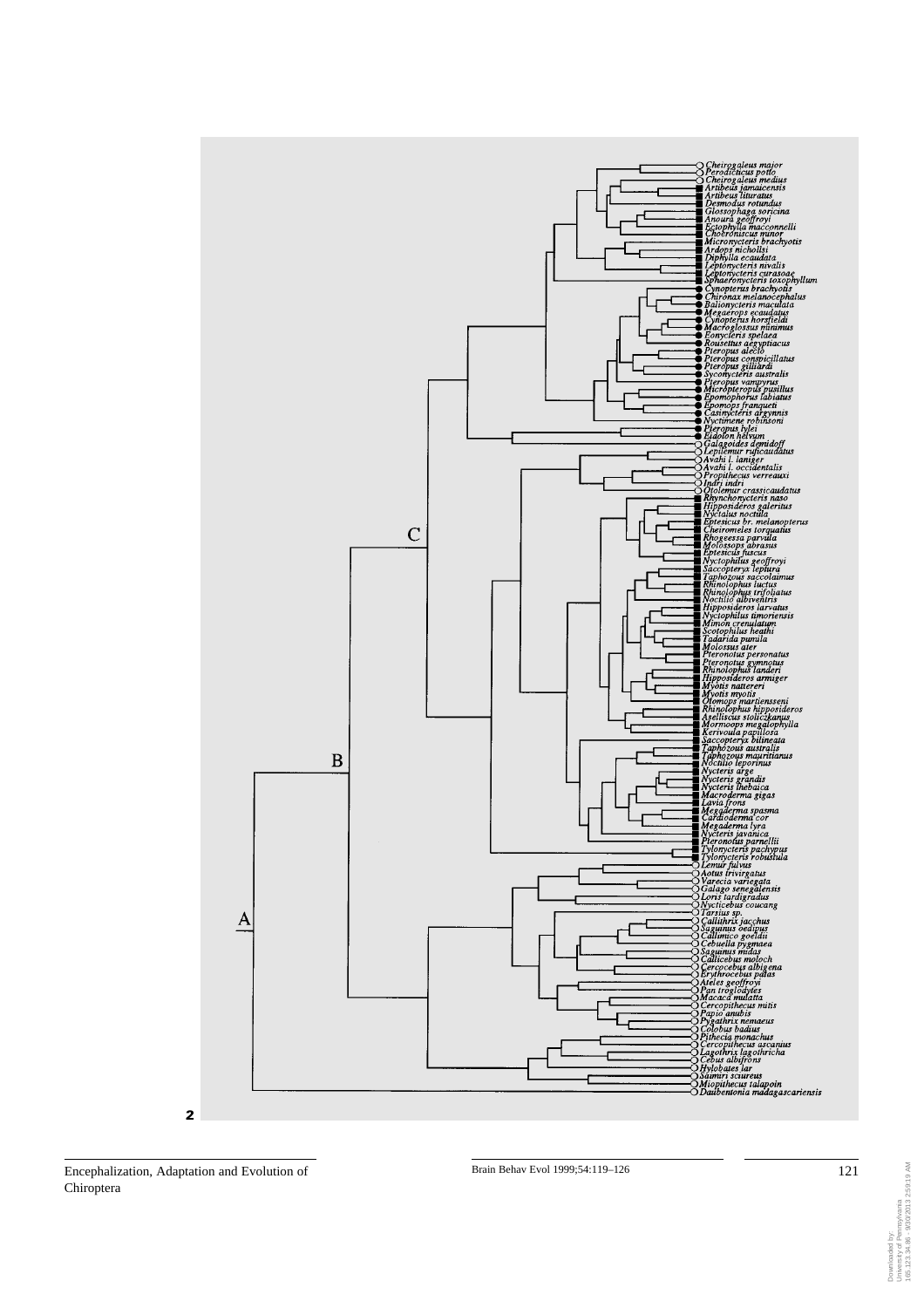Correction for ecological differences among species was applied using an approach similar to that used to correct for allometric differences. To remove the effect of a species diet [Wilson, 1973; Norberg and Rayner, 1987; Stephan et al., 1988] on neural characters, an average size component was computed for each variable and for all different feeding habits (omnivores, folivores, frugivores, nectarivores, aerial insectivores, gleaning insectivores, carnivores, and sanguinivores). The ratios of brain components in any given species to the average size of that component in each feeding category formed ecologically-corrected variables that were used in further analyses.

#### *Statistical and Phylogenetic Analyses*

A pairwise resemblance matrix [Gower, 1971] was computed from the size-corrected characters (and/or ecologically-corrected variables) to obtain estimates of brain similarity among bats and primates. The least-squares method of De Soete [1983] was then used to derive a phylogenetic tree from the similarity matrix. The tree obtained could then be tested against the competing hypotheses (fig. 1) to assess the statistical significance of both the monophyletic and diphyletic hypotheses. The comparison test evaluates whether the actual correlation between the brain tree and each phylogenetic hypothesis is significantly different (i.e. larger or smaller) than that between a random phylogeny [Lapointe and Legendre, 1991] and the hypothetical models (fig. 1C, D) [Legendre et al., 1994; Legendre and Lapointe, 1995]. The null hypothesis of no correlation is rejected when the actual value of the statistic is as extreme or more extreme than most (e.g. 95%) of the correlation values obtained through randomization [Lapointe and Legendre, 1992b]. In our case, a contrast matrix (fig. 1E) was built to consider both hypotheses simultaneously instead of computing two tests; a positive correlation between the contrast model and the brain phylogeny would corroborate the monophyletic hypothesis, whereas a negative correlation would support the diphyletic scenario. The tests were onetailed.

#### Results

The phylogenetic tree obtained from the size-corrected brain data is presented in figure 2. At first sight, no clear separation of primates, megabats and microbats is obvious from this tree. The first dichotomy (fig. 2A) isolates the aye-aye *(Daubentonia madagascariensis)* from all other species considered in the analysis, confirming its unique position among primates [Oxnard, 1981]. The second furcation (fig. 2B) separates a set of 29 primates from a second group of species encompassing all bats and some strepsirhine primates. This latter group can be further divided into two well-defined subsets (fig. 2C), the first represented by 47 insectivorous microbats and 6 folivorous primates, the second composed of all 20 megabats, 4 primates, and 13 microbats that alll share a primarily frugivorous and/or nectarivorous diet.

These associations reflect obvious adaptive convergences of the brain to trophic niches. Instead of a taxonomic characterization, one could clearly distinguish a folivorous, an insectivorous/carnivorous, and a frugivorous/nectarivorous clade based on the size-corrected brain data. We have thus applied an 'ecological correction' to the data, in order to test for the significance of trophic adaptations on the derived phylogeny. If brain characters are good phylogenetic descriptors, one should find no difference between the trees derived from the original and corrected data sets based on species' diets. A difference between these solutions would imply a significant adaptation effect. If this is the case, ecologically-corrected data should be used, bearing less confounding ecological noise and possibly more phylogenetic information.

A new phylogeny (fig. 3) was derived from the ecologically-corrected characters to improve the first solution. That second tree is very different from the initial one. The first dichotomies separate most primates from the bats (fig. 3A), and all megabats from microbats (fig. 3B). This phylogeny is in agreement with the monophyletic model, with the exception of ten strepsirhine primates that still occur within the microbat clade reflecting ecological affinities other than simply diet. Different corrections based on other eco-ethological characters such as activity period or locomotion type [Stephan et al., 1988] did not succeed in improving this solution. However, further analyses based on independent observations [Frahm et al., 1984; Stephan et al., 1984] revealed a consistent pattern in the brain development of these primates species. Indeed, the ten strepsirhines falling within the microbat clade were found to share a significantly reduced area striata (primary visual cortex) in comparison with all other primates of the same taxonomic group  $(t =$  $-5.688$ ,  $p < 0.0001$ ). The same ten species were also shown to be statistically different from other strepsirhine primates in terms of neocortical volume  $(t = -5.288, p < 0.0001)$  and development of the corpus geniculatum laterale ( $t = -3.863$ ,  $p < 0.0007$ ).

Statistical evaluation provided significance levels for the two phylogenetics with respect to the competing hypotheses. The phylogenetic trees (fig. 2, 3) were thus tested against the contrast model (fig. 1E) to assess whether the monophyletic or the diphyletic model is better supported by our brain data. A significant positive correlation was obtained with both size-corrected  $(r = 0.148, p = 0.001)$  and dietcorrected variables  $(r = 0.219, p = 0.001)$ , in support of the monophyletic origin of bats (all tests were based on 999 permutations). The fit to the monophyletic model increases

Fig. 3. Phylogenetic tree based on ecologically-corrected brain characters. The capital letters A and B refer to specific dichotomies discussed in the text.  $\bigcirc$  = Primates;  $\bullet$  = megabats;  $\blacksquare$  = microbats.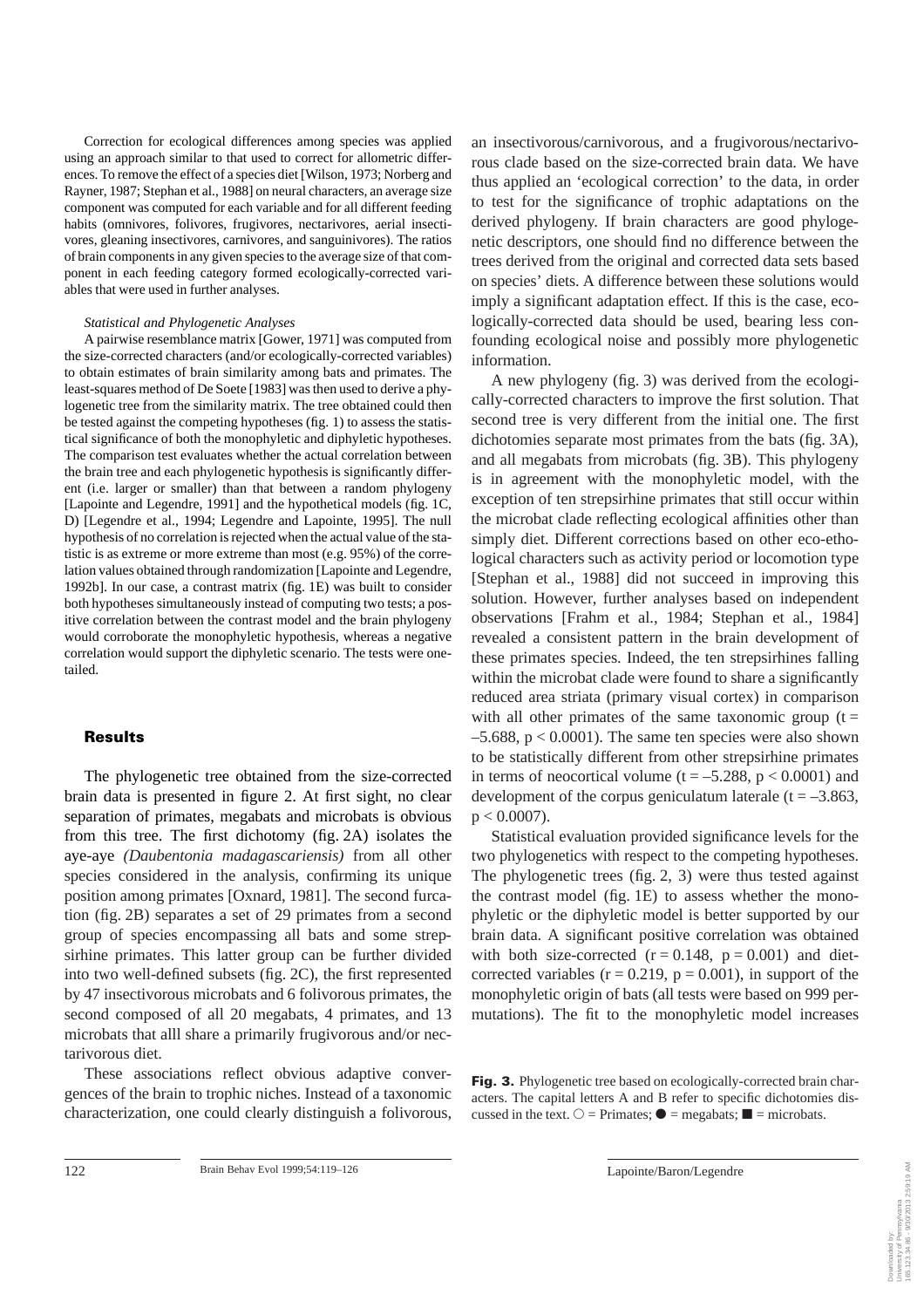

Encephalization, Adaptation and Evolution of 123 Chiroptera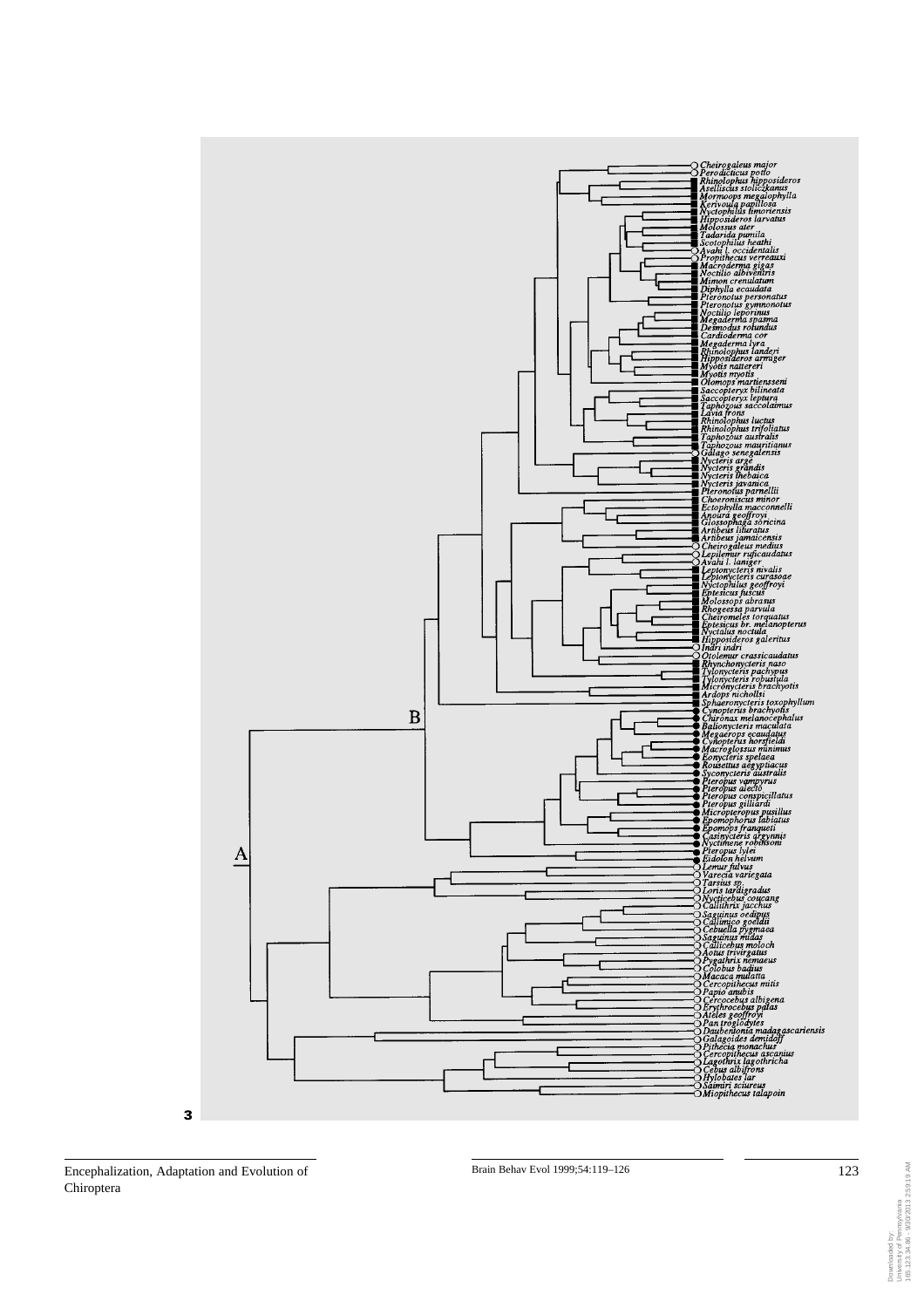when correcting for species diet, but the opposite effect is observed for the alternative hypothesis. Compared to only 10 mismatches between the brain phylogeny and the monophyletic scenario, 30 species rearrangements would have been required to perfectly match the diphyletic model (moving 10 primates and all megabats to the primate clade). The monophyletic hypothesis should be preferred to explain bat evolution as it is the most parsimonious (fewer rearrangements necessary) and most likely model given our brain data. On the other hand, the diphyletic model is not correlated to the brain phylogeny to a greater extent than random trees.

## **Discussion**

Major forces in chiropteran evolution have been those associated with flight and feeding habits [Gillette, 1977; Findley and Wilson, 1982; Norberg and Rayner, 1987]. For this reason, the classification of bats and their separation from other mammalian orders has relied mostly upon flightrelated characters, whereas species relationships can often be correlated solely with diets and feeding strategies [Freeman, 1981]. Most earlier studies on bat phylogeny have been based on adaptive traits associated with flight [e.g. Thewissen and Babcock, 1991]. Therefore, the conclusions of these studies might be biased by a conflation of anatomical, physiological, ecological and behavioral constraints on evolution. It is possible for similar convergent adaptations to have occurred independently in two different lineages of mammals sharing the same lifestyle. Resolution of the bat phylogeny thus needs to be addressed with characters not associated directly with flight or diet.

Brain traits have been used extensively to study mammalian evolution [see Johnson et al., 1994, and references therein]. However, their use in chiropterans remains controversial. For example, Pettigrew [1986] compared neural traits among various mammal species to support his 'flying primate hypothesis'. According to his studies [Pettigrew and Jamieson, 1987; Pettigrew et al., 1989], primates and megachiropterans should be considered sister-groups because they share a similar retinotectal projection [see Pettigrew, 1986; but also Thiele et al., 1991]. However, these findings were falsified by every molecular study that has been published to date [for a review, see Honeycutt and Adkins, 1993]. Thus, whether the chiropteran brain can provide sound characters for phylogenetic analysis remains a question. If bats are really monophyletic, as indicated by molecular data, neural characters must be convergent in megabats and primates. On the other hand, if Pettigrew is right, the implications are that DNA is homoplastic in bats and that flight has evolved twice in mammals.

It is now recognized that animals with a high metabolic rate (e.g. flying animals like bats) have GC-enriched DNA [Bernardi, 1993]. According to Pettigrew [1994], this condition is convergent in bats and does not reflect shared ancestry. Therefore, chiropterans are not monophyletic and the so-called 'flying DNA hypothesis' does not falsify the 'flying primate hypothesis'. Different studies have assessed this molecular issue. On the one hand, this problem was addressed with a new phylogenetic method [Steel et al., 1993] designed to correct for such base-compositional biases. The results were consistent with all other molecular studies and confirmed the monophyletic status of all chiropterans [Van den Bussche et al., 1998]. On the other hand, an experimental approach was used to fractionate the DNA into AT- and GC-enriched fractions, and the two components were independently analyzed to assess their effect on phylogenetic relationships [Pettigrew and Kirsch, 1995, 1998; Kirsch and Pettigrew, 1998]. Interestingly, the results were similar with both fractions of DNA and also confirmed bat monophyly. However, these analyses also revealed that microbats could be paraphyletic [Hutcheon et al., 1998], as some rhinolophoids seem to be more closely related to pteropodid megabats than they are to other microchiropterans. If this is true, flight would have evolved only once in mammals, but echolocation would have evolved twice in microbats [for a review of echolocation in bats, see Arita and Fenton, 1997].

In the light of these results, our study was designed to address the problem of bat evolution with a new perspective. We used quantitative neural characters (as opposed to qualitative traits used in earlier studies) to assess the phylogenetic position of megabats and microbats with respect to primates, but we were also interested in evaluating the general usefulness of brain component volumes for phylogenetic studies. Our results are convincing on both grounds.

For one, we have shown that a reasonable phylogeny can be derived from quantitative brain characters. Indeed, our tree is in agreement with the current classification of bats and primates, except for a few species which do not fall into place. We were able to clearly identify dietary groups when size-corrected data were used, whereas accepted taxonomic groups were obtained with ecologically-corrected characters. Interestingly, it appears that neocortex development in primates [see Barton, 1996] is mainly responsible for their separation from bats, and to a lesser extent for the separation of megabats and microbats. The importance of cortical and non-cortical visual areas of the brain represents a major factor that determines the neurological similarities among primate and bat species [Barton et al., 1995]. Further analyses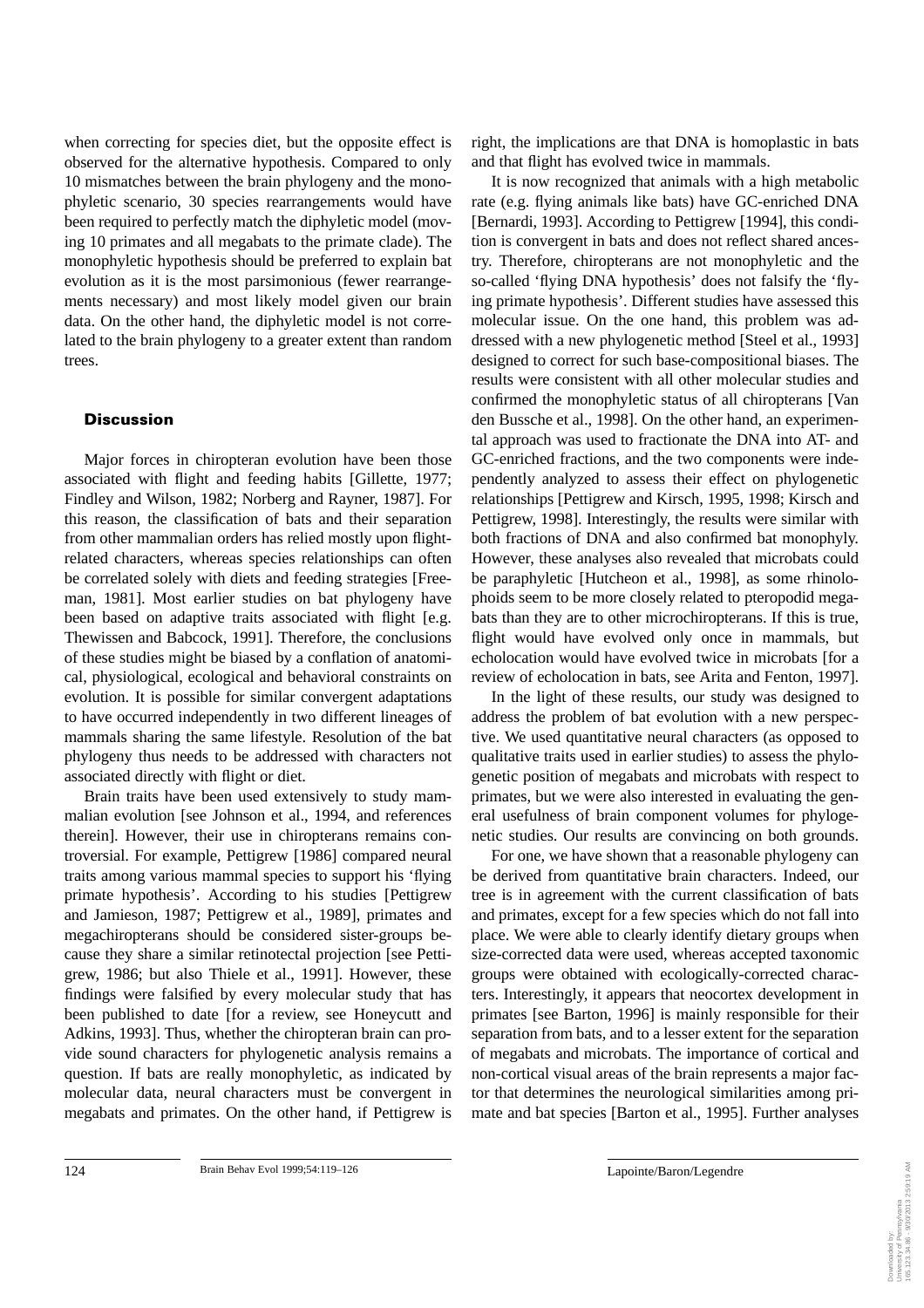of the area striata and corpus geniculatum laterale revealed that these brain components are reduced in ten strepsirhine primates that fell into the microbat clade in the ecologicallycorrected phylogeny. From a neurological standpoint, it thus seems that brain component volumes are adaptive characters that reflect phylogenetic relationships as well as ecological affinities among bat and primate species.

More importantly, we have established statistically that megabats are more closely related to microbats than either group is to the primates. This conclusion remains valid when size-corrected brain data are analyzed or when an ecological correction is used to account for different feeding habits. We have suggested that correcting for such homoplastic events could improve the accuracy of the phylogenetic analysis. In this particular case, the monophyletic

hypothesis was more strongly supported with the corrected data. These results corroborate all molecular studies to date, but contradict neurological evidence based on qualitative characters. On the basis of our quantitative brain characters, it is clear that megabats are not flying primates.

#### Acknowledgments

This research was inspired by the work of the late Paul Pirlot. We would like to thank J.A.W. Kirsch and J.D. Pettigrew for reading a previous version of this manuscript and/or discussing the bat problem with us. Two anonymous reviewers are also acknowledged for their comments on this paper. This research was supported by a NSERC grant to P.L.

#### References

- Adkins, R.M., and R.L. Honeycutt (1991) Molecular phylogeny of the superorder Archonta. Proc. Natl. Acad. Sci. USA, *88:* 10317–10321.
- Ammerman, L.K., and D.M. Hillis (1992) A molecular test of bat relationships: monophyly or diphyly? Syst. Biol., *41:* 222–232.
- Arita, H.T., and M.B. Fenton (1997) Flight and echolocation in the ecology and evolution of bats. Trends Ecol. Evol., *12:* 53–58.
- Bailey, W.J., J.L. Slightom, and M. Goodman (1992) Rejection of the 'flying primate' hypothesis by phylogenetic evidence from the ε-globin gene. Science, *256:* 86–89.
- Baker, R.J., M.J. Novacek, and N.B. Simmons (1991) On the monophyly of bats. Syst. Zool., *40:* 216–231.
- Baron, G. (1974) Differential phylogenetic development of the acoustic nuclei among Chiroptera. Brain Behav. Evol., *9:* 7–40.
- Baron, G. (1977) Allometric development of the vestibular nuclei in relation to flight behavior among Chiroptera. Zool. Anz., *199:* 227–250.
- Baron, G., H. Stephan, and H.D. Frahm (1996) Comparative Neurobiology in Chiroptera. Birkhauser-Verlag, Berlin.
- Barton, R.A. (1996) Neocortex size and behavioural ecology in primates. Proc. R. Soc. Lond. B, *263:* 173–177.
- Barton, R.A., A. Purvis, and P.H. Harvey (1995) Evolutionary radiation of visual and olfactory brain systems in primates, bats and insectivores. Phil. Trans. R. Soc. Lond. B, *348:* 381–392.
- Bennett, S., L.J. Alexander, R.H. Crozier, and A.G. Mackinlay (1988) Are megabats flying primates? Contrary evidence from a mitochondrial DNA sequence. Aust. J. Biol. Sci., *41:* 327–332.
- Bernardi, G. (1993) Genome organisation and species formation. J. Mol. Evol., *37:* 331–337.
- De Soete, G. (1983) On the construction of optimal 'phylogenetic' trees. Z. Naturforsch., *38C:* 156–158.
- Eisenberg, J.F., and D.E. Wilson (1978) Relative brain size and feeding strategies in the Chiroptera. Evolution, *32:* 740–751.
- Findley, J.S., and D.E. Wilson (1982) Ecological significance of chiropteran morphology. *In* Ecology of Bats (ed. by T.H. Kunz), Plenum Press, New York, pp. 243–260.
- Frahm, H.D., H. Stephan, and G. Baron (1984) Comparison of brain structure volumes in Insectivora and Primates. V. Area striata (AS). J. Hirnforsch., *25:* 537–557.
- Freeman, P.W. (1981) Correspondence of food habits and morphology in insectivorous bats. J. Mamm., *62:* 164–166.
- Gillette, D.D. (1977) Evolution of feeding strategies in bats. Tebiwa, *18:* 39–48.
- Gower, J.C. (1971) A general coefficient of similarity and some distances properties. Biometrics, *27:* 857–871.
- Honeycutt, R.L., and R.M. Adkins (1993) Higher level systematics of eutherian mammals: an assessment of molecular characters and phylogenetic hypotheses. Ann. Rev. Ecol. Syst., *24:* 279–305.
- Hutcheon, J.M., J.A.W. Kirsch, and J.D. Pettigrew (1998) Base-compositional biases and the bat problem. III. The question of microchiropteran monophyly. Phil. Trans. R. Soc. Lond. B, *353:* 607–617.
- Johnson, I.J., J.A.W. Kirsch, R.L. Reep, and R.C. Swizer, III (1994) Phylogeny through brain traits: more characters for the analysis of mammalian evolution. Brain Behav. Evol., *43:* 319– 347.
- Kirsch, J.A.W., and J.D. Pettigrew (1998) Basecompositional biases and the bat problem. II. Trees based on AT- and GC-enriched tracers. Phil. Trans. R. Soc. Lond. B, *353:* 381–388.
- Kirsch, J.A.W., T.F. Flannery, M.S. Springer, and F.-J. Lapointe (1995) Phylogeny of the Pteropodidae (Mammalia: Chiroptera) based on DNA hybridisation, with evidence for bat monophyly. Aust. J. Zool., *43:* 395–428.
- Lapointe, F.-J., and P. Legendre (1990) A statistical framework to test the consensus of two nested classifications. Syst. Zool., *39:* 1–13.
- Lapointe, F.-J., and P. Legendre (1991) The generation of random ultrametric matrices representing dendrograms. J. Classif., *8:* 177–200.
- Lapointe, F.-J., and P. Legendre (1992a) A statistical framework to test the consensus among additive trees (cladograms). Syst. Biol., *41:* 158–171.
- Lapointe, F.-J., and P. Legendre (1992b) Statistical significance of the matrix correlation coefficient for comparing independent phylogenetic trees. Syst. Biol., *41:* 378–384.
- Legendre, P., and F.-J. Lapointe (1995) Matching behavioral evolution to brain morphology. Brain Behav. Evol., *45:* 110–121.
- Legendre, P., F.-J. Lapointe, and P. Casgrain (1994) Modeling brain evolution from behavior: a permutational regression approach. Evol., *48:* 1487–1499.
- Linnaeus, C. (1758) Systema naturae per regna tria naturae, secundum classes, ordines, genera, species cum characteribus, differentiis, synonymis, locis. Edition decima, reformata, Tom. I. Holmiae, Laurentii Salvii, Stockholm.
- Mindell, D.P., C.W. Dick, and R.J. Baker (1991) Phylogenetic relationships among megabats, microbats, and primates. Proc. Natl. Acad. Sci. USA, *88:* 10322–10326.
- Norberg, U.M., and J.M.V. Rayner (1987) Ecological morphology and flight in bats (Mammalia; Chiroptera): wings adaptations, flight performance, foraging strategy and echolocation. Phil. Trans. R. Soc. Lond. B, *316:* 335–427.
- Oxnard, C.E. (1981) The uniqueness of *Daubentonia.* Am. J. Phys. Anthrop., *54:* 2–21.
- Pettigrew, J.D. (1986) Flying primates? Megabats have the advanced pathway from eye to midbrain. Science, *231:* 1304–1306.
- Pettigrew, J.D. (1991a) Wings or brain? Convergent evolution in the origin of bats. Syst. Zool., *40:* 199–216.

#### Encephalization, Adaptation and Evolution of 125 Brain Behav Evol 1999;54:119-126 125 Chiroptera